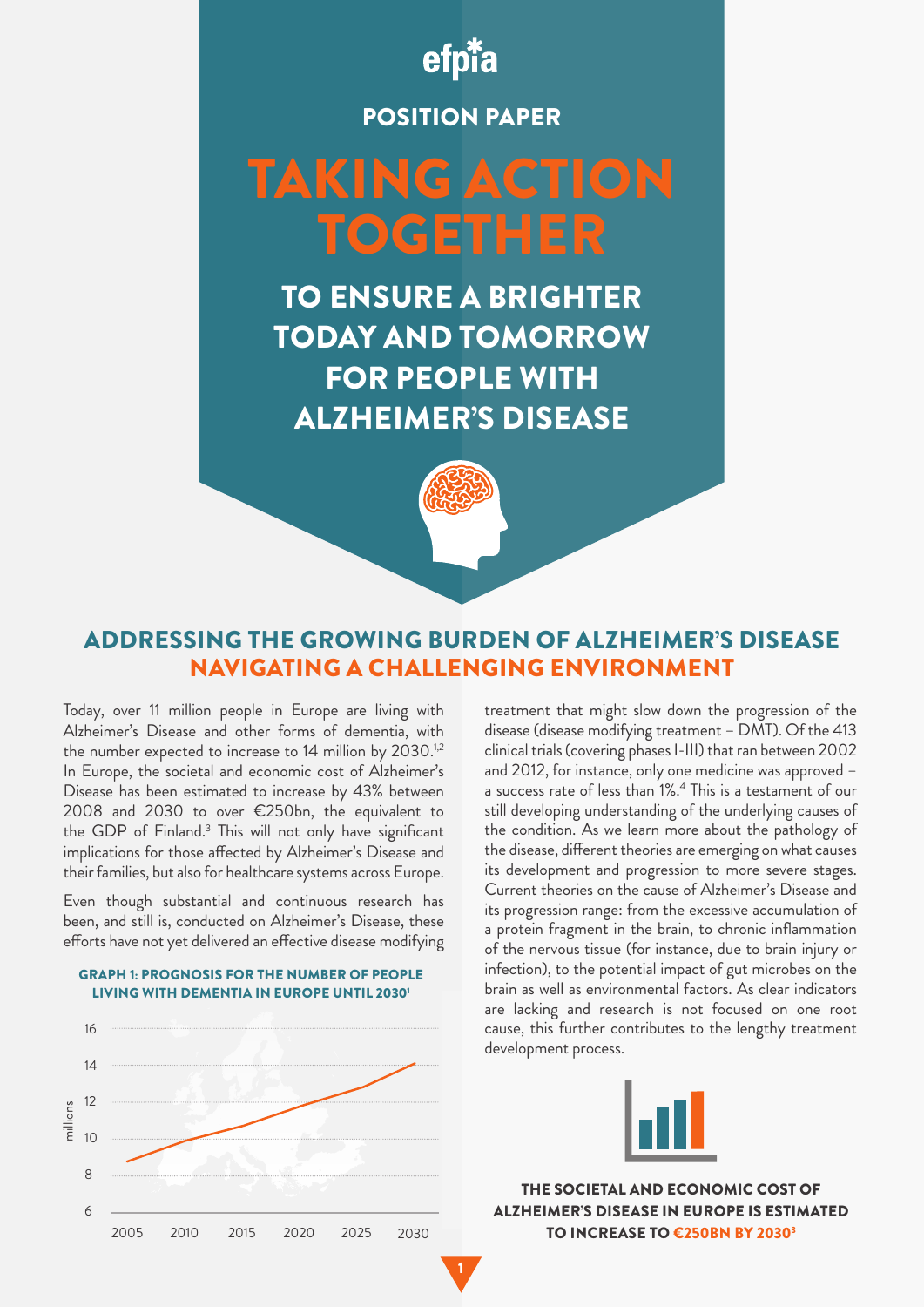#### CORRECTLY IDENTIFYING AND SCREENING THOSE AT RISK OF OR ALREADY LIVING WITH ALZHEIMER'S DISEASE IS A DIFFICULT TASK

The absence of a clear biomarker indicating the risk of progressing to Alzheimer's Disease makes screening and identification of at-risk populations challenging.

Testing those potentially at risk of developing Alzheimer's Disease often involves invasive and cost-intensive diagnostic mechanisms, such as lumbar puncture (taking fluid from the spine) or PET scans (an image test with radioactive tracers), in a population that has yet to develop symptoms.

#### 1. PATIENT IDENTIFICATION AND SCREENING

Whilst early detection and diagnosis can help those affected access relevant information and support services, ethical challenges also remain around diagnosing patients in the current absence of an effective treatment.



#### IN EARLY 2018, BOTH THE EMA AND FDA PUBLISHED NEW GUIDELINES FOR ALZHEIMER'S DISEASE TRIALS TO BETTER MEASURE OUTCOMES FOR THE PRE-SYMPTOMATIC STAGES OF THE CONDITION

This raises questions about the benefit of current diagnostics and their reimbursement, creating further barriers to identifying potential patients at an early stage.

In addition, a lack of robust measures to identify emerging symptoms and track disease progression poses challenges for health systems to develop effectively and implement clear care and treatment guidance.

#### THE SLOW PROGRESS OF THE CONDITION MEANS THAT TREATMENTS ARE BEING BROUGHT TO THE MARKET WHILST DATA IS STILL MATURING

Alzheimer's Disease develops over long periods of time and, therefore, treatment impact has to be measured over many years – often extending beyond the duration of a clinical trial. This poses challenges to existing models of assessing treatment outcomes and requires the translation of clinical endpoints into outcomes.

Current clinical endpoints were developed for treatments focused on later stages of the disease, when the decline of the person's cognitive function and therefore the potential treatment impact is more explicit. With current science focused on treating earlier stages of the condition before the onset of explicit symptoms, existing endpoints are not sufficiently sensitive to detect measurable treatment efficacy. Instead of focusing merely on symptoms, clinical endpoints need to target the pathology of the disease.

Moreover, a patient-focused assessment of benefit considering patients' quality of life would help better assess the benefit of treatments to those living with the disease and their carers. In the field of Alzheimer's Disease in particular, small improvements in the person's quality



THE DEVELOPMENT TIME FOR A DMT TO REACH A PATIENT IS ESTIMATED TO BE MORE THAN 9 YEARS<sup>5</sup>



### 2. OUTCOME CERTAINTY

of life, such as the ability to independently walk to the supermarket, improved memory or sleep function, can make a significant difference in the lives of those affected and their families. Clinical endpoints need to better reflect this reality.

The recent publication of revised clinical trial guidelines for Alzheimer's Disease by the EMA and the FDA presents a welcome recognition of the need to develop new approaches which target the pathology of Alzheimer's Disease, not merely its symptoms, including tools to measure health-related quality of life.6,7 Similar approaches should inform HTA processes across European healthcare systems to enable adequate assessment of advances in treatment and ensure timely patient access. To monitor and evaluate the development of outcomes data over time, post-clinical trial evidence infrastructure such as real-world evidence (RWE) registries are crucial since they enable patient access whilst confirming expected patient benefit over time.

# ADVANCING SCIENTIFIC RESEARCH FOR A BRIGHTER FUTURE FOR PEOPLE WITH ALZHEIMER'S DISEASE

Despite frequent setbacks in clinical trials, scientific progress is advancing rapidly and industry continues to invest significantly. In addition to DMTs, industry is investing in the development of innovative symptomatic treatments for Alzheimer's Disease, both for cognitive and non-cognitive symptoms.



Overall, there are 135 clinical trials for Alzheimer's Disease in development, with 110 of them in the late stages (phase II and phase III).<sup>5</sup> We hope that a DMT, which could delay the onset of the condition, could be available as early as 2021. Innovative treatments for behavioural symptoms are following closely. Together, these treatments have the potential to significantly reduce the burden on affected patients, their carers and healthcare systems across Europe.

#### THERE ARE CURRENTLY 135 INVESTIGATIONAL TRIALS ONGOING IN TREATMENTS FOR ALZHEIMER'S DISEASE6

Patients can only benefit from advances in treatment if healthcare systems are appropriately equipped to enable patient access to innovation along the whole of the disease pathway. In order to realise the scientific potential, we – health authorities, regulators, the scientific community, industry – need to work together in a number of areas:



# PREPARING OUR HEALTHCARE SYSTEMS TO ENSURE PATIENT BENEFIT

#### ADEQUATELY ASSESSING AND RECOGNISING THE VALUE OF INNOVATION IN TREATMENT POSES CHALLENGES TO CURRENT HEALTH TECHNOLOGY ASSESSMENT (HTA) MODELS

Current HTA models do not sufficiently account for the benefit and cost-effectiveness of early-intervention. In particular, they often do not appropriately take into consideration expected savings in indirect healthcare costs, for instance, savings incurred through the delay of the need for institutionalisation such as care provided in a nursing home setting.

It is estimated that 50% to 75% of the total cost of Alzheimer's Disease occurs during severe stages and is predominantly generated from cost associated with care provided in nursing homes.<sup>8</sup> DMTs have the potential to delay the onset of dementia, which would allow patients to retain cognitive function and lead an independent life for longer. This will not only positively impact on those affected but also reduce the burden of carers

## 3. VALUE RECOGNITION

and families. Calculating the impact that prevention of disease progression has both on people with Alzheimer's Disease and their carers does not lend itself easily to existing models value assessment.

Common HTA models mainly focus on cost-effectiveness in relation to short-term direct healthcare cost and do not appropriately account for savings incurred in other parts of the healthcare system. Neither do they predict well the potential savings that preventing further deterioration in patients would bring. HTA models therefore need to evolve further to, at a minimum, appropriately recognise and account for expected savings in indirect costs across the entire health and social care system as well as develop tools and methods to better model future savings brought by early treatments at the onset of the disease. This is very likely to require the breakdown of traditional budget silos to enable the transfer across health and social care funding flows as well as a mind shift recognising that upfront investment in advances in treatment has the potential to lead to additional savings further along the care pathway.